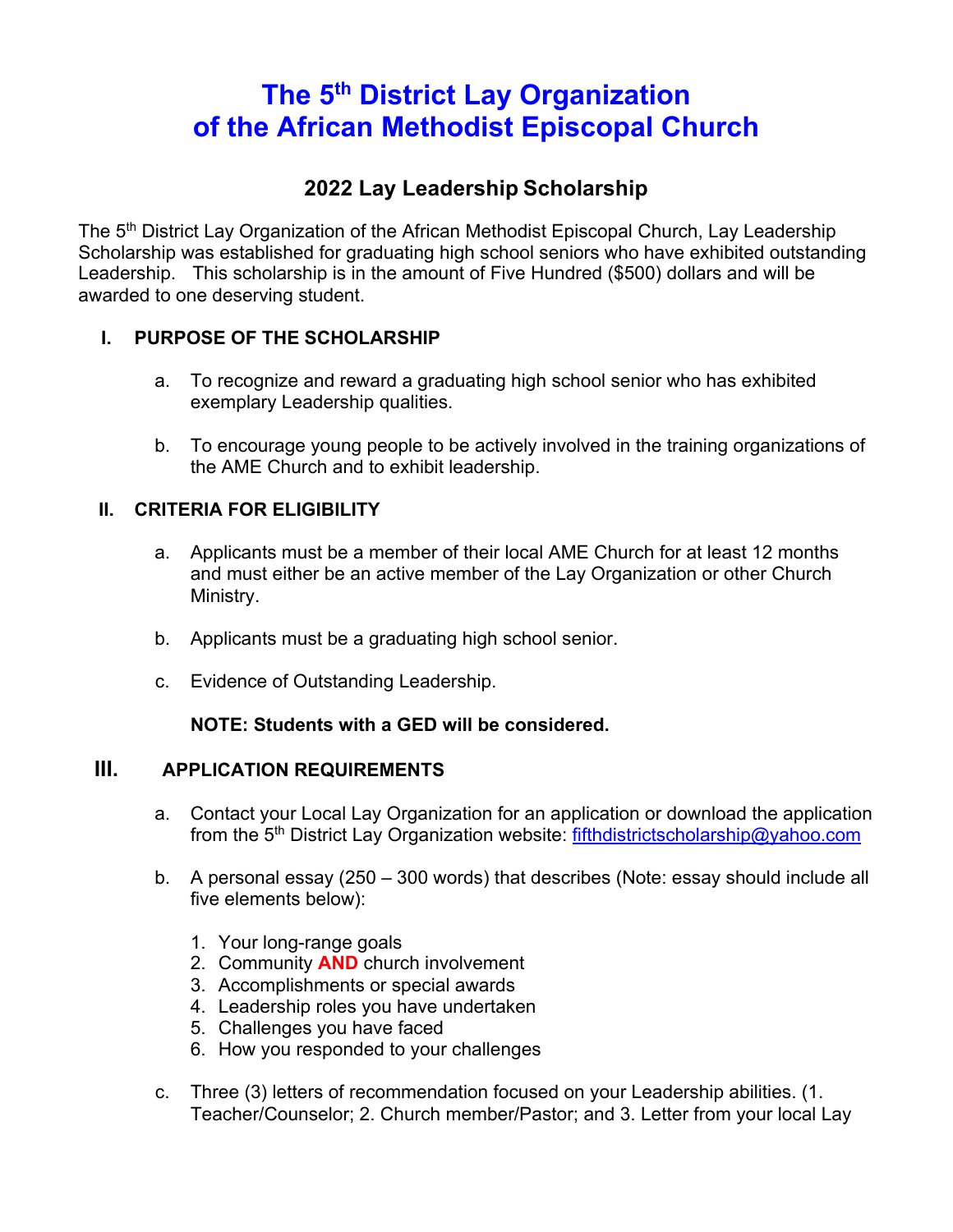Organization or other Church Ministry to verify church membership and participation in church programs. *LETTERS FROM RELATIVES ARE NOT ACCEPTABLE***.** 

- d. A 5"x7" color photograph **must** be submitted with the application.
- e. All materials must be **postmarked or received electronically by the May 15, 2022** deadline. **NO EXCEPTIONS. [Any questions must be directed to the email address fifthdistrictscholarship@yahoo.com in a timely manner PRIOR to the deadline. PLEASE NO PHONE CALLS.]**

### **IV. SELECTION PROCESS**

The applicants will be scored by a judging committee comprised of members of the 5<sup>th</sup> District Lay Organization of the African Methodist Episcopal Church. The judges will evaluate eligible students based on their Leadership qualities as expressed in their essay. The winner will be announced in July 2022.

### **V. AWARD DISTRIBUTION**

A check in the amount of \$500 will be issued by the 5<sup>th</sup> District Lay Organization of the African Methodist Episcopal Church in the name of the **Lay Leadership Scholarship** to the selected student. The check will be issued at the beginning of the fall year upon receipt of enrollment documentation to an institution of higher education, trade school, etc.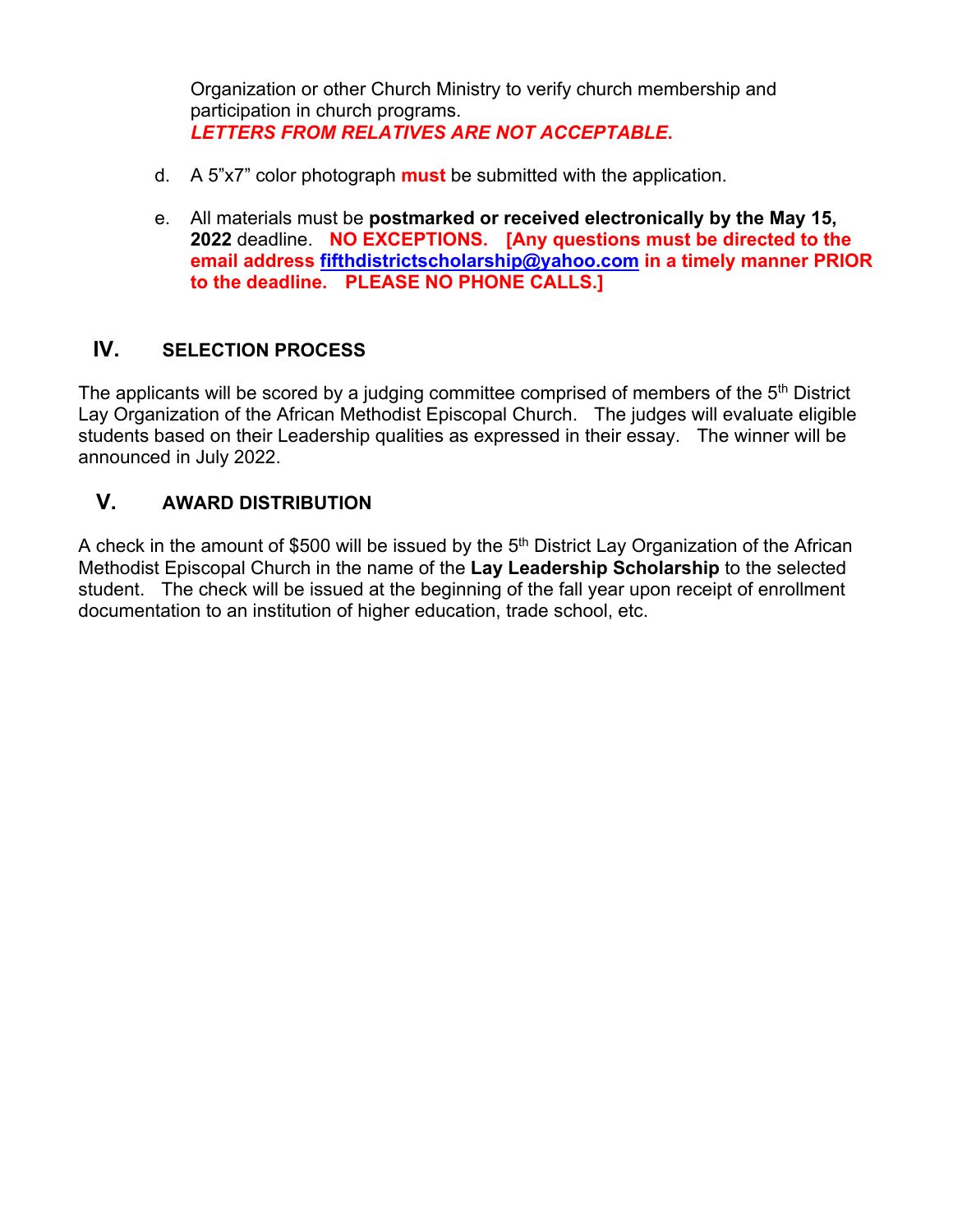#### **The 5th District Lay Organization of the African Methodist Episcopal Church**

#### **2022 Lay Leadership Scholarship Application**

Application Deadline: **MAY 15, 2022** (See Criteria for Eligibility – **Please Type**)

### **GENERAL INFORMATION**

| Name                                 |                                                         | Click here to enter Your Name                     |                |  | <b>Phone</b> Click here to enter a phone number |  |
|--------------------------------------|---------------------------------------------------------|---------------------------------------------------|----------------|--|-------------------------------------------------|--|
| E-mail                               |                                                         | Click here to enter an email address              |                |  |                                                 |  |
| Parent Name(s)                       | Click here to enter the name(s) of your parent(s)       |                                                   |                |  |                                                 |  |
| Parent's E-mail                      | Click here to enter the email address of your parent(s) |                                                   |                |  |                                                 |  |
| Address                              | Click here to enter your address                        |                                                   |                |  |                                                 |  |
| City                                 |                                                         | Click here to enter your city                     | State ________ |  | Zip Code                                        |  |
| <b>COLLEGE INFORMATION</b>           |                                                         |                                                   |                |  |                                                 |  |
| College you are attending            |                                                         | Click here to enter the college you are attending |                |  |                                                 |  |
| Your Major/Minor                     |                                                         | Click here to enter your Major/Minor              |                |  |                                                 |  |
| <b>College Address</b>               |                                                         | Click here to enter the address of your college   |                |  |                                                 |  |
| Click here to enter the City<br>City |                                                         |                                                   | State Zip Code |  |                                                 |  |
| Church Information                   |                                                         |                                                   |                |  |                                                 |  |

### **Church Information**

Home Church\_\_\_\_\_\_\_\_\_\_\_\_\_\_\_\_\_\_. Annual Conference\_\_\_\_\_\_\_\_\_\_\_\_\_\_\_\_\_\_\_\_\_\_\_\_\_\_\_\_\_\_\_\_